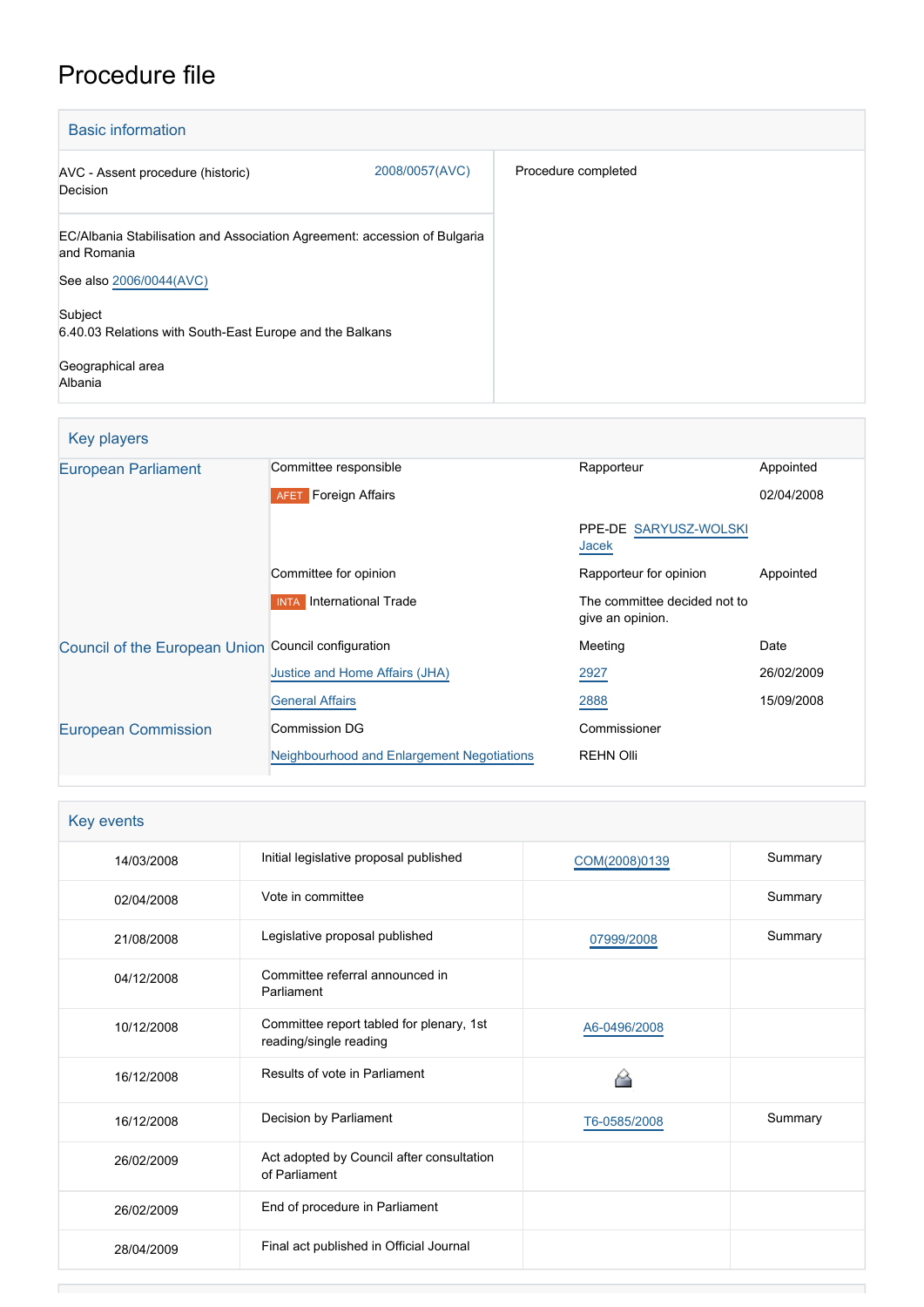| <b>Technical information</b> |                                                                                                              |
|------------------------------|--------------------------------------------------------------------------------------------------------------|
| Procedure reference          | 2008/0057(AVC)                                                                                               |
| Procedure type               | AVC - Assent procedure (historic)                                                                            |
| Procedure subtype            | Legislation                                                                                                  |
| Legislative instrument       | Decision                                                                                                     |
|                              | See also 2006/0044(AVC)                                                                                      |
| Legal basis                  | EC Treaty (after Amsterdam) EC 310; Euratom Treaty A 101-p2; EC Treaty<br>(after Amsterdam) EC 300-p2/3-a1/2 |
| Stage reached in procedure   | Procedure completed                                                                                          |
| Committee dossier            | AFET/6/61135                                                                                                 |

| Documentation gateway                                              |               |            |     |         |
|--------------------------------------------------------------------|---------------|------------|-----|---------|
| Initial legislative proposal                                       | COM(2008)0139 | 14/03/2008 | EC. | Summary |
| Legislative proposal                                               | 07999/2008    | 21/08/2008 | CSL | Summary |
| Document attached to the procedure                                 | 07998/2008    | 05/09/2008 | CSL | Summary |
| Committee report tabled for plenary, 1st<br>reading/single reading | A6-0496/2008  | 10/12/2008 | EP  |         |
| Text adopted by Parliament, 1st reading/single<br>reading          | T6-0585/2008  | 16/12/2008 | EP  | Summary |
| Follow-up document                                                 | COM(2009)0144 | 30/03/2009 | EC. | Summary |

| <b>Additional information</b> |             |
|-------------------------------|-------------|
| National parliaments          | <b>IPEX</b> |
| European Commission           | EUR-Lex     |
|                               |             |

Final act  [Decision 2009/331](https://eur-lex.europa.eu/smartapi/cgi/sga_doc?smartapi!celexplus!prod!CELEXnumdoc&lg=EN&numdoc=32009D0331) [OJ L 107 28.04.2009, p. 0164](https://eur-lex.europa.eu/legal-content/EN/TXT/?uri=OJ:L:2009:107:TOC) Summary

## EC/Albania Stabilisation and Association Agreement: accession of Bulgaria and Romania

PURPOSE: to include Bulgaria and Romania in the stabilisation and association agreement concluded between the EU and Albania.

PROPOSED ACT: Council Decision.

CONTENT: the Stabilisation and Association Agreement between the European Communities and their Member States, of the one part, and the Republic of Albania, of the other part, was signed in Luxemburg on 12 June 2006 (please refer to [AVC/2006/0044](http://www.europarl.europa.eu/oeil/FindByProcnum.do?lang=en&procnum=AVC/2006/0044)).

On 23 October 2006, the Council authorised the Commission to open negotiations, on behalf of the Community and its Member States, with the Republic of Albania in order to conclude a Protocol to the Stabilisation and Association Agreement between the European Communities and their Member States, of the one part, and the Republic of Albania, of the other part, to take account of the accession of the Republic of Bulgaria and Romania to the European Union.

Negotiating rounds with Albania took place on 22 November 2006 and 1 February 2007. They continued by exchanges of letters on 2 April, 21 May, 9 July and 12 September 2007. The Protocol was initialled by the Commission and the Government of the Republic of Albania on 7 January 2008.

The aim of this proposal is to approve this protocol on behalf of the Community. To do this, the proposal uses a specific procedure.

The text of the initialled protocol is attached.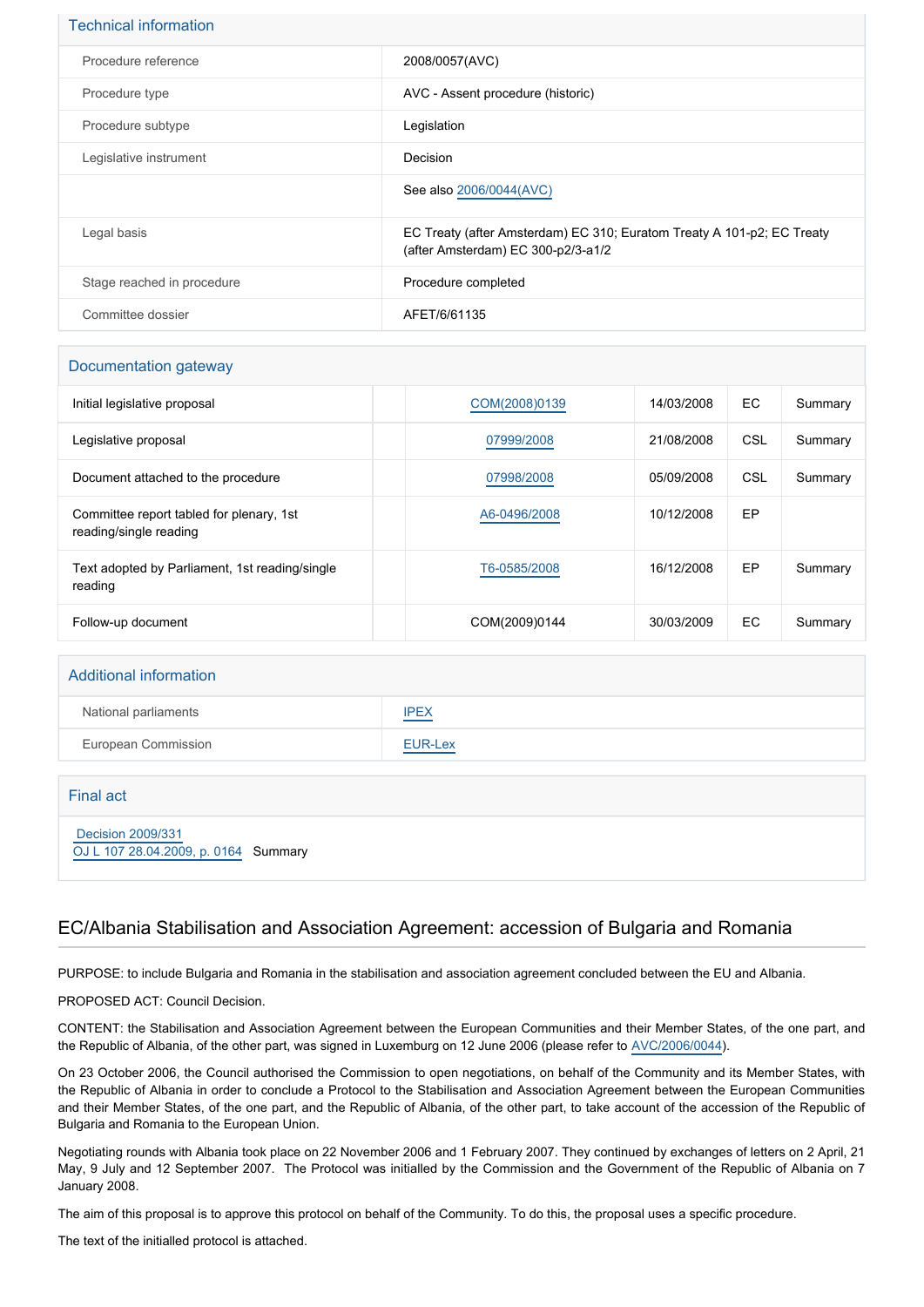#### EC/Albania Stabilisation and Association Agreement: accession of Bulgaria and Romania

The Committee on Foreign Affairs adopted, according to the simplified procedure (Rule 43(1) of the Rules of Procedure), the report drafted by Jacek SARYUSZ-WOLSKI (EPP-ED, PL) calling on the European Parliament to give its assent to the conclusion of the Protocol to the Stabilisation and Association Agreement between the European Communities and their Member States, of the one part, and the Republic of Albania, of the other part, to take account of the accession of the Republic of Bulgaria and Romania to the European Union.

# EC/Albania Stabilisation and Association Agreement: accession of Bulgaria and Romania

This proposal for a decision forms the legal act by which the European Communities and their Member States, on the one hand, and Albania, on the other, intend to conclude a Protocol to the Stabilisation and Association Agreement between the EC and Albania to take account of the accession of the Republic of Bulgaria and Romania to the European Union.

The Decision requires the European Parliament?s assent.

The text of the Protocol is attached to the proposed decision and can be found in Council document 07998/08.

## EC/Albania Stabilisation and Association Agreement: accession of Bulgaria and Romania

Council document 07998/08 contains the final version of the draft Protocol to the Stabilisation and Association Agreement between the European Communities and their Member States, of the one part, and the Republic of Albania, of the other part, to take account of the accession of the Republic of Bulgaria and Romania to the European Union.

## EC/Albania Stabilisation and Association Agreement: accession of Bulgaria and Romania

The European Parliament adopted, by 502 votes to 17 with 6 abstentions a legislative resolution giving its assent to the conclusion of a Protocol to the Stabilisation and Association Agreement between the European Communities and their Member States, of the one part, and the Republic of Albania, of the other part, to take account of the accession of the Republic of Bulgaria and Romania to the European Union.

The report had been tabled for consideration in plenary by Jacek SARYUSZ-WOLSKI (EPP-ED, PL) on behalf of the Committee on Foreign Affairs.

#### EC/Albania Stabilisation and Association Agreement: accession of Bulgaria and Romania

PURPOSE: to conclude a Protocol to the Euro-Mediterranean Agreement establishing an Association between the EC and their Member States and Morocco, in order to take account of the accession of Bulgaria and Romania to the EU.

LEGISLATIVE ACT: Council and Commission Decision 2009/331/EC, Euratom on the conclusion of the Protocol to the Stabilisation and Association Agreement between the European Communities and their Member States, of the one part, and the Republic of Albania, of the other part, to take account of the accession of the Republic of Bulgaria and Romania to the European Union.

CONTENT : the Stabilisation and Association Agreement between the European Communities and their Member States, of the one part, and Albania, of the other part, was signed in Luxemburg on 12 June 2006 (please refer to [AVC/2006/0044\)](http://www.europarl.europa.eu/oeil/FindByProcnum.do?lang=en&procnum=AVC/2006/0044). Following the accession of Bulgaria and Romania to the EU, a Protocol has been negotiated and on 7 January 2008.

This Decision approves on behalf of the EC, the European Atomic Energy Community and the Member States, the Protocol to the Stabilisation and Association Agreement between the EC and their Member States, and Albania to take account of the accession of the Bulgaria and Romania to the EU.

ENTRY INTO FORCE: the Protocol shall enter into force when all of the necessary procedures have been completed.

# EC/Albania Stabilisation and Association Agreement: accession of Bulgaria and Romania

PURPOSE: to present a proposal for a Council and Commission Decision on a Community Position concerning a Decision of the EU ? Albania Stabilisation and Association Council on its Rules of Procedure.

CONTENT: the Stabilisation and Association Agreement between the European Communities and their Member States, on the one hand, and the Republic of Albania, of on the other, will enter into force on 1 April 2009, following the completion of its ratification by all Member States on 26 February 2009.

The Stabilisation and Association Council established by Article 116 of the said Agreement supervises the implementation of the Agreement and examines any major issues arising within its framework, and any other bilateral or international issues of mutual interest.

As provided in Article 117 of the Stabilisation and Association Agreement, the Stabilisation and Association Council shall establish its rules of procedure. In conformity with Article 120 of the Agreement, these rules of procedure determine the duties of the Stabilisation and Association Committee, which shall assist the Stabilisation and Association Council in the performance of its duties.

As laid down by Article 2(1) of Council Decision of 26 February 2009 on the conclusion of the Stabilisation and Association Agreement, the